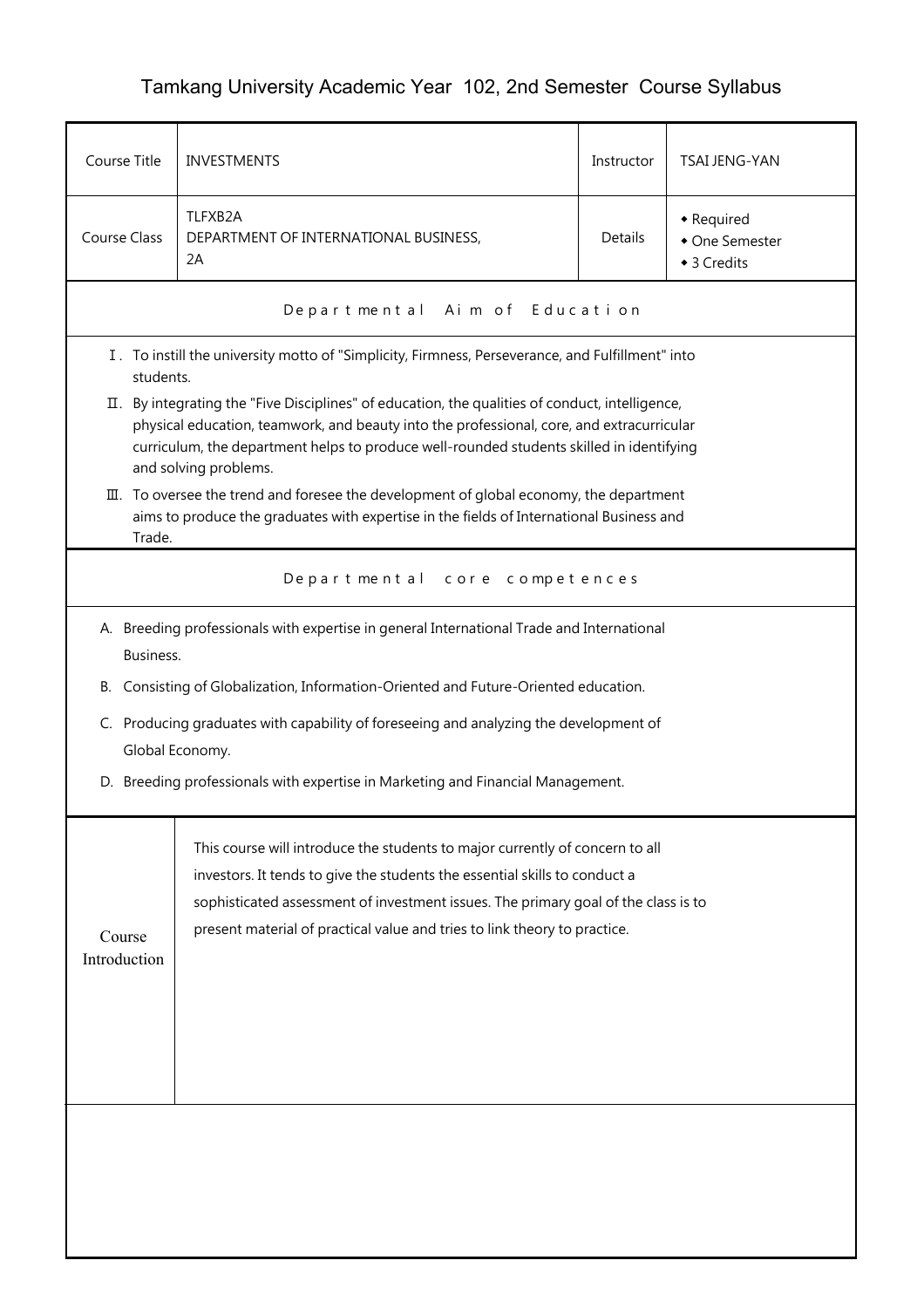## The Relevance among Teaching Objectives, Objective Levels and Departmental core competences

| I.Objective Levels (select applicable ones) : |                |                                     |                           |
|-----------------------------------------------|----------------|-------------------------------------|---------------------------|
| (i) Cognitive Domain : C1-Remembering,        |                | $C2$ -Understanding,                | $C3$ -Applying,           |
|                                               | C4-Analyzing,  | $C5$ -Evaluating,                   | C6-Creating               |
| (ii) Psychomotor Domain : P1-Imitation,       |                | P2-Mechanism,                       | P3-Independent Operation, |
|                                               |                | P4-Linked Operation, P5-Automation, | P6-Origination            |
| (iii) Affective Domain : Al-Receiving,        |                | $A2$ -Responding,                   | A3-Valuing,               |
|                                               | A4-Organizing, | A5-Charaterizing,                   | A6-Implementing           |

II.The Relevance among Teaching Objectives, Objective Levels and Departmental core competences : (i) Determine the objective level(s) in any one of the three learning domains (cognitive,

- psychomotor, and affective) corresponding to the teaching objective. Each objective should correspond to the objective level(s) of ONLY ONE of the three domains.
- (ii) If more than one objective levels are applicable for each learning domain, select the highest one only. (For example, if the objective levels for Cognitive Domain include C3,C5,and C6, select C6 only and fill it in the boxes below. The same rule applies to Psychomotor Domain and Affective Domain.)
- (iii) Determine the Departmental core competences that correspond to each teaching objective. Each objective may correspond to one or more Departmental core competences at a time. (For example, if one objective corresponds to three Departmental core competences: A,AD, and BEF, list all of the three in the box.)

|             |                                                                                               |                                         |                     | Relevance                        |  |  |
|-------------|-----------------------------------------------------------------------------------------------|-----------------------------------------|---------------------|----------------------------------|--|--|
| No.         | <b>Teaching Objectives</b>                                                                    |                                         | Objective<br>Levels | Departmental core<br>competences |  |  |
| $\mathbf 1$ | This course will introduce the students to major currently of concern<br>to all investors.    |                                         |                     | ABCD                             |  |  |
|             | Teaching Objectives, Teaching Methods and Assessment                                          |                                         |                     |                                  |  |  |
| No.         | <b>Teaching Objectives</b>                                                                    | <b>Teaching Methods</b>                 |                     | Assessment                       |  |  |
| $1\,$       | This course will introduce the<br>students to major currently of<br>concern to all investors. | Lecture, Discussion, Problem<br>solving | Participation       | Written test, Report,            |  |  |
|             |                                                                                               |                                         |                     |                                  |  |  |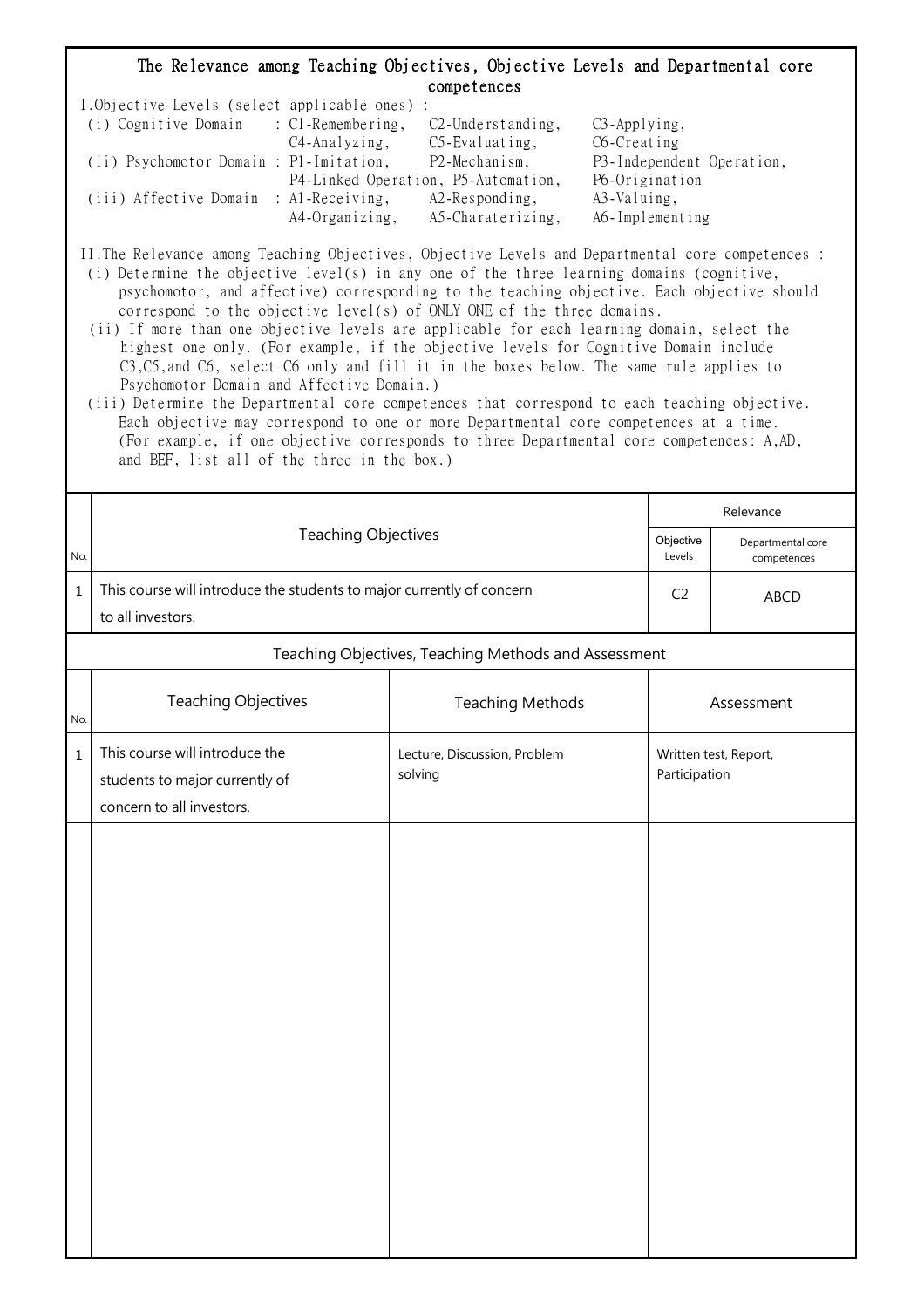| This course has been designed to cultivate the following essential qualities in TKU students |                                    |                                   |                                                                                                                                                               |             |  |
|----------------------------------------------------------------------------------------------|------------------------------------|-----------------------------------|---------------------------------------------------------------------------------------------------------------------------------------------------------------|-------------|--|
| Essential Qualities of TKU Students                                                          |                                    |                                   | Description                                                                                                                                                   |             |  |
| $\blacklozenge$ A global perspective                                                         |                                    |                                   | Helping students develop a broader perspective from which to<br>understand international affairs and global development.                                      |             |  |
|                                                                                              | $\Diamond$ Information literacy    |                                   | Becoming adept at using information technology and learning<br>the proper way to process information.                                                         |             |  |
|                                                                                              | $\Diamond$ A vision for the future |                                   | Understanding self-growth, social change, and technological<br>development so as to gain the skills necessary to bring about<br>one's future vision.          |             |  |
|                                                                                              | $\Diamond$ Moral integrity         |                                   | Learning how to interact with others, practicing empathy and<br>caring for others, and constructing moral principles with which<br>to solve ethical problems. |             |  |
|                                                                                              | ◆ Independent thinking             |                                   | Encouraging students to keenly observe and seek out the<br>source of their problems, and to think logically and critically.                                   |             |  |
| $\Diamond$ A cheerful attitude and healthy lifestyle                                         |                                    |                                   | Raising an awareness of the fine balance between one's body<br>and soul and the environment; helping students live a<br>meaningful life.                      |             |  |
| $\Diamond$ A spirit of teamwork and dedication                                               |                                    |                                   | Improving one's ability to communicate and cooperate so as to<br>integrate resources, collaborate with others, and solve<br>problems.                         |             |  |
| $\Diamond$ A sense of aesthetic appreciation                                                 |                                    |                                   | Equipping students with the ability to sense and appreciate<br>aesthetic beauty, to express themselves clearly, and to enjoy<br>the creative process.         |             |  |
|                                                                                              | Course Schedule                    |                                   |                                                                                                                                                               |             |  |
| Week                                                                                         | Date                               |                                   | Subject/Topics                                                                                                                                                | <b>Note</b> |  |
| 1                                                                                            | $103/02/17$ ~<br>103/02/23         | Introduction to Investment        |                                                                                                                                                               |             |  |
| 2                                                                                            | $103/02/24$ ~<br>103/03/02         | The Investment Environment        |                                                                                                                                                               |             |  |
| 3                                                                                            | $103/03/03 \sim$<br>103/03/09      | Securities                        |                                                                                                                                                               |             |  |
| 4                                                                                            | $103/03/10 \sim$<br>103/03/16      | The Time Value of Money           |                                                                                                                                                               |             |  |
| 5                                                                                            | $103/03/17$ ~<br>103/03/23         | Return and Risk                   |                                                                                                                                                               |             |  |
| 6                                                                                            | $103/03/24$ ~<br>103/03/30         | <b>Risk Aversion</b>              |                                                                                                                                                               |             |  |
| 7                                                                                            | $103/03/31$ ~<br>103/04/06         | Capital Allocation to Risk Assets |                                                                                                                                                               |             |  |
| 8                                                                                            | 103/04/07~<br>103/04/13            | <b>Optimal Risky Portfolios</b>   |                                                                                                                                                               |             |  |
| 9                                                                                            | $103/04/14 \sim$<br>103/04/20      | Asset and Financial Instruments   |                                                                                                                                                               |             |  |
| 10                                                                                           | $103/04/21$ ~<br>103/04/27         | Midterm Exam Week                 |                                                                                                                                                               |             |  |
| 11                                                                                           | $103/04/28$ ~<br>103/05/04         | The Capital Asset Pricing Model   |                                                                                                                                                               |             |  |
| 12                                                                                           | $103/05/05 \sim$<br>103/05/11      | The Efficient Market Hypothesis   |                                                                                                                                                               |             |  |
|                                                                                              |                                    |                                   |                                                                                                                                                               |             |  |